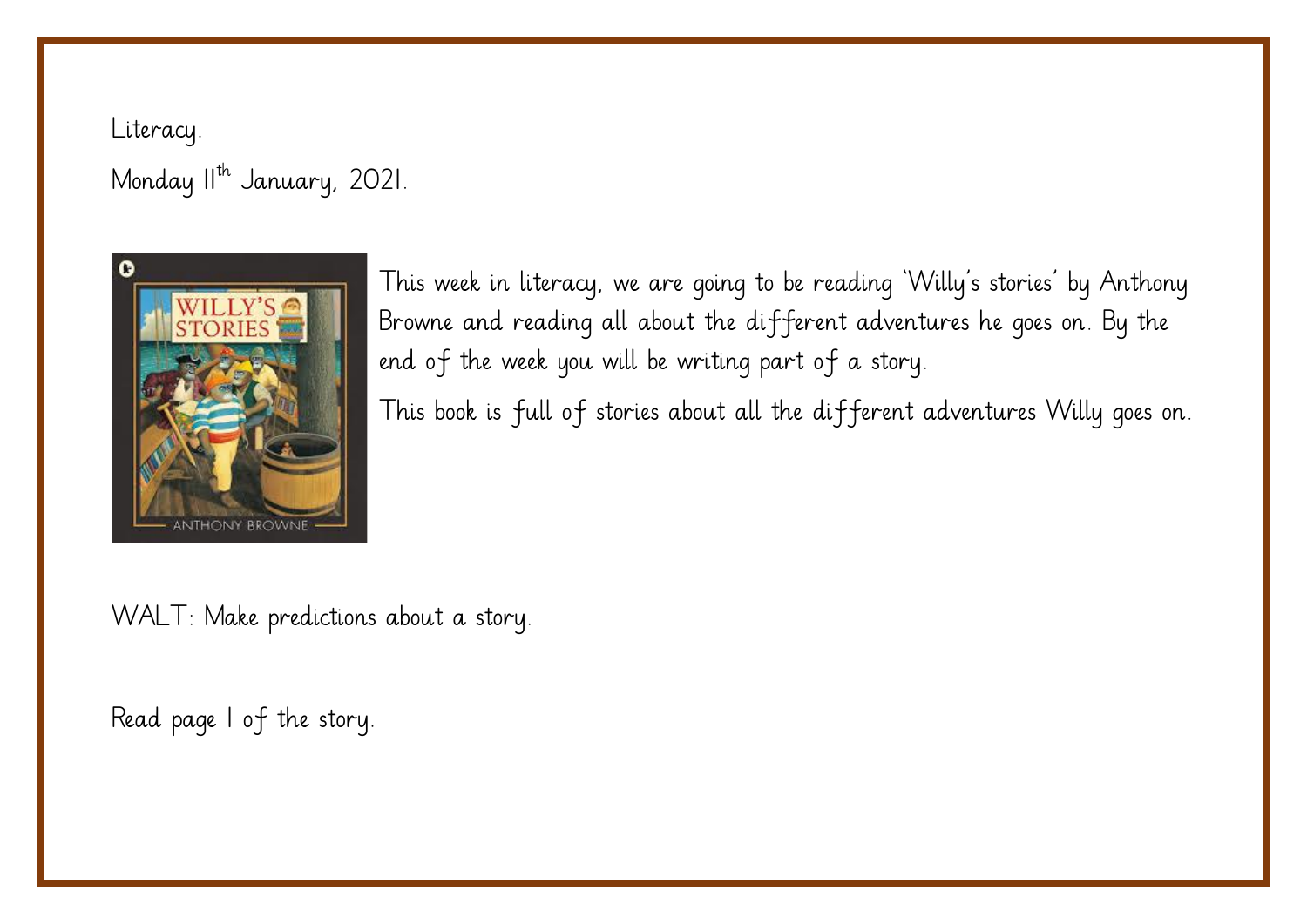



VERY TIME I walk through these doors something incredible happens. I go on AMAZING adventures.

Come with me and I'll show you...



Tell the people in your house, what adventures do you think Willy goes on?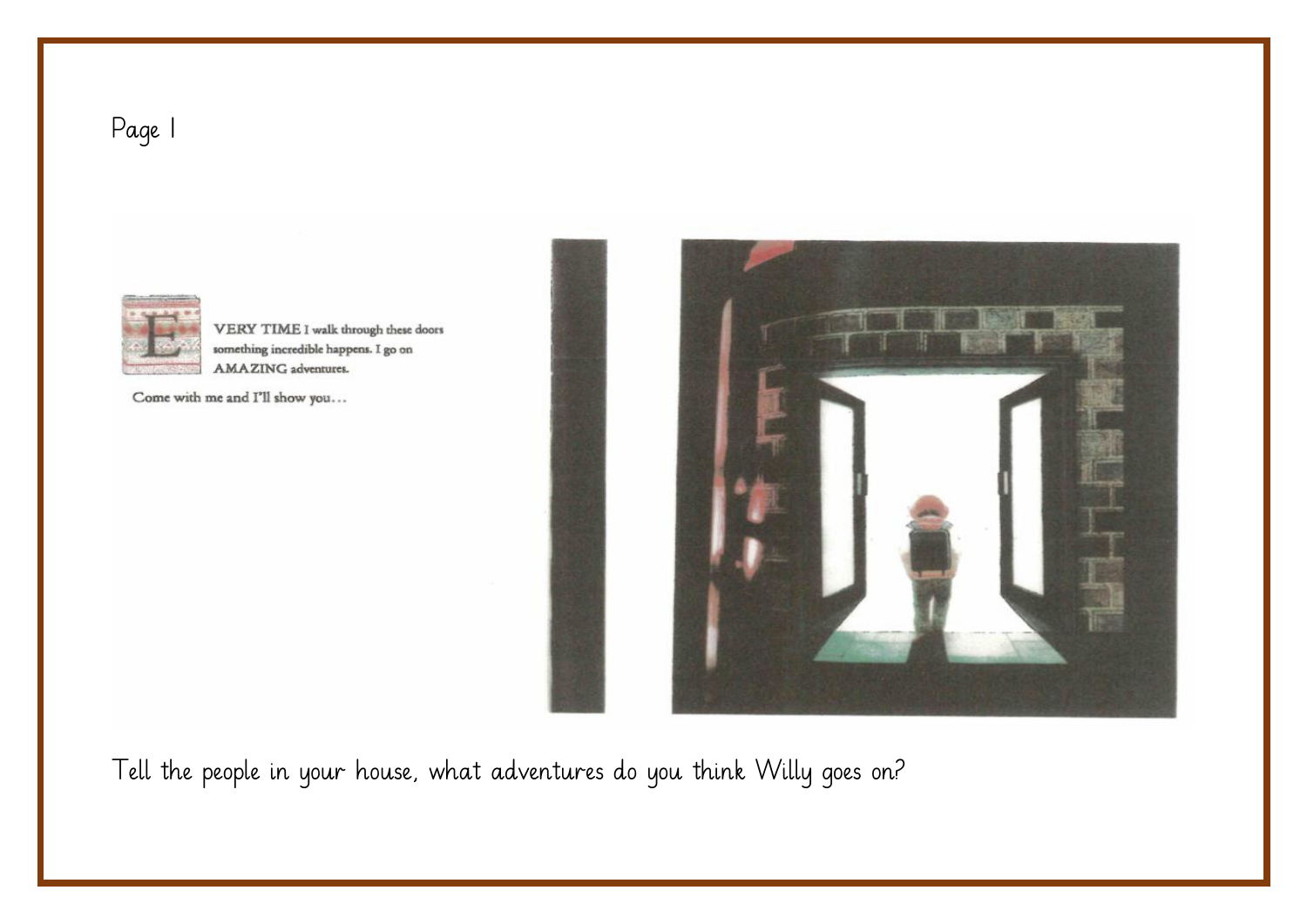## Let's have a look at some of the adventures Willy has been on…



NE DAY I went through the doors and found I was shipwrecked with the Captain's dog on a desert island. I could see no one else there and, apart from a friendly parrot, I was all alone. I walked by the sea looking for signs of life but I never saw anything.

Then, one day - I knew it was a Friday, as I had been marking the days on a calendar - I saw a FOOTPRINT IN THE SAND!

I froze as if I'd seen a ghost. I looked around, up and down the beach. I listened but I could see nothing and hear nothing. I checked to see if I had imagined the footprint (I sometimes do imagine things), but there it was - the exact shape of a foot, in the sand. But I was sure; there was no one else on the island. I was **STUNNED!** 

Whose footprint do YOU think it was?



Tell the people in your house, whose footprint do you think it was? Why do you think that? Give a detailed answer.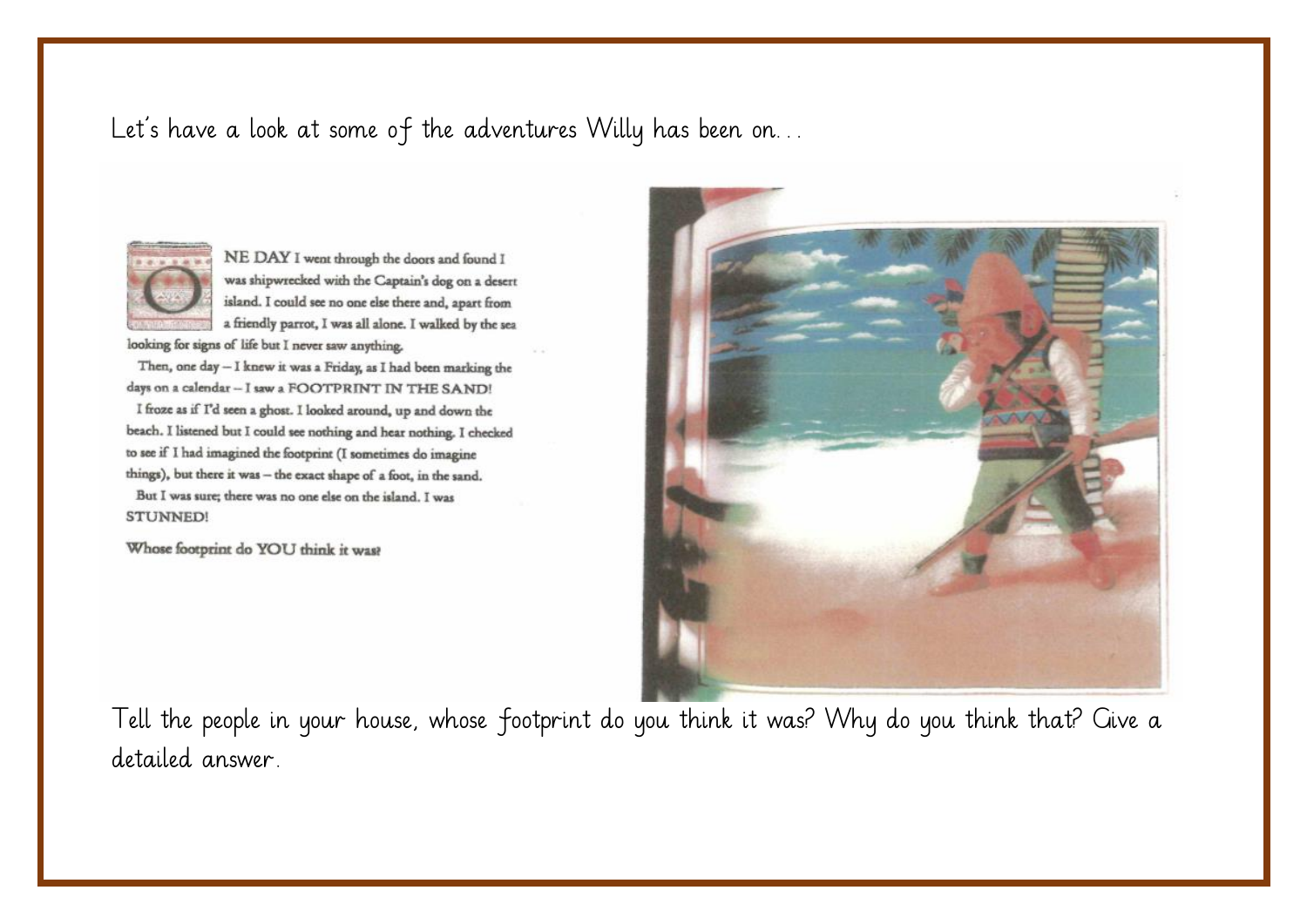## Let's read another adventure…



NOTHER TIME, when I went through the doors. I found I was a sailor on board a ship, looking for treasure. We had a map and the treasure was supposed to be hidden on an island.

I was hungry and climbed into an apple barrel (yes, that's right - to get an apple).

As I hid inside the barrel I heard a sailor called Long John Silver whispering to some of his shipmates, telling them that as soon as the treasure had been found they would kill the Captain and the officers and keep the treasure for themselves.

Then he told one of the crew to get him an apple from the barrel. You can imagine how TERRIFIED I was! I wanted to jump out of the barrel and RUN, but I was too scared. I heard the sailor walk towards the barrel and...

What do you think happened then?



Tell the people in your house, what do you think happened then? Give a detailed answer.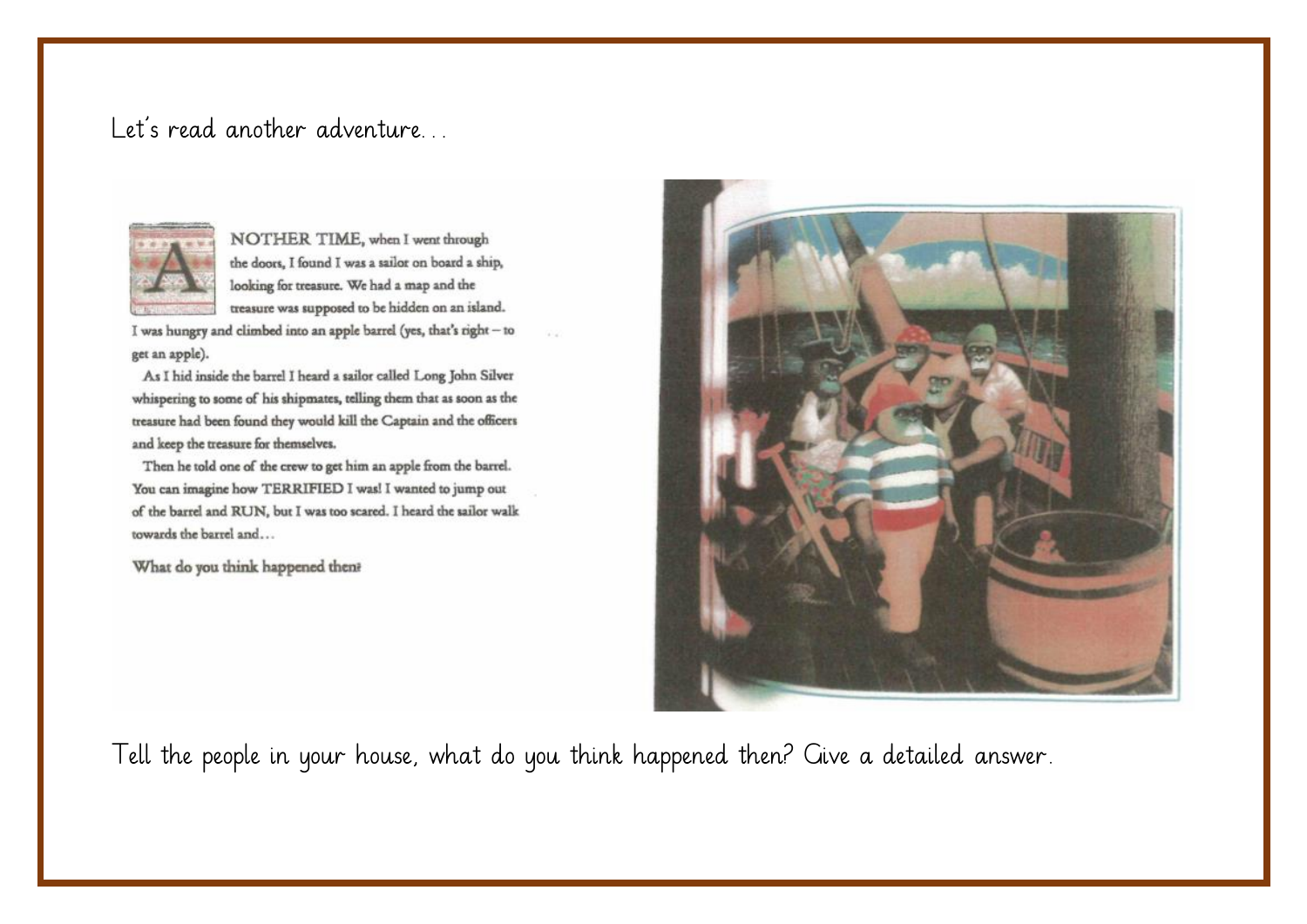## Today's tasks.

Task I Read the adventure



NOTHER DAY I went through the doors and into the countryside. I needed to cross a stream but I had my best clothes on and didn't want to get them wet. Then I saw a jolly-looking priest tucking

into a pie, so I asked him if he would carry me over the water.

"WHAT?" he bellowed. "A pathetic little WIMP like you dares to ask ME, Friar Tuck, to carry YOU across?"

He paused, then his anger seemed to pass and his little eyes twinkled. "But why not?" he said. "Surely I can be merry too. I could help you, even though you are such a miserable creature."

The Friar tucked up his robe and bent down. "I think," he said with a smile, "your sword will get wet. Let me put it under my arm next to mine." I climbed on his back and Friar Tuck stepped into the water and waded forwards while I clung on for dear life. I did not want to fall into the water. When he reached the middle of the stream, where the water was deepest, he stopped and began to laugh. I felt myself begin to slip.

Can you guess what happened next?